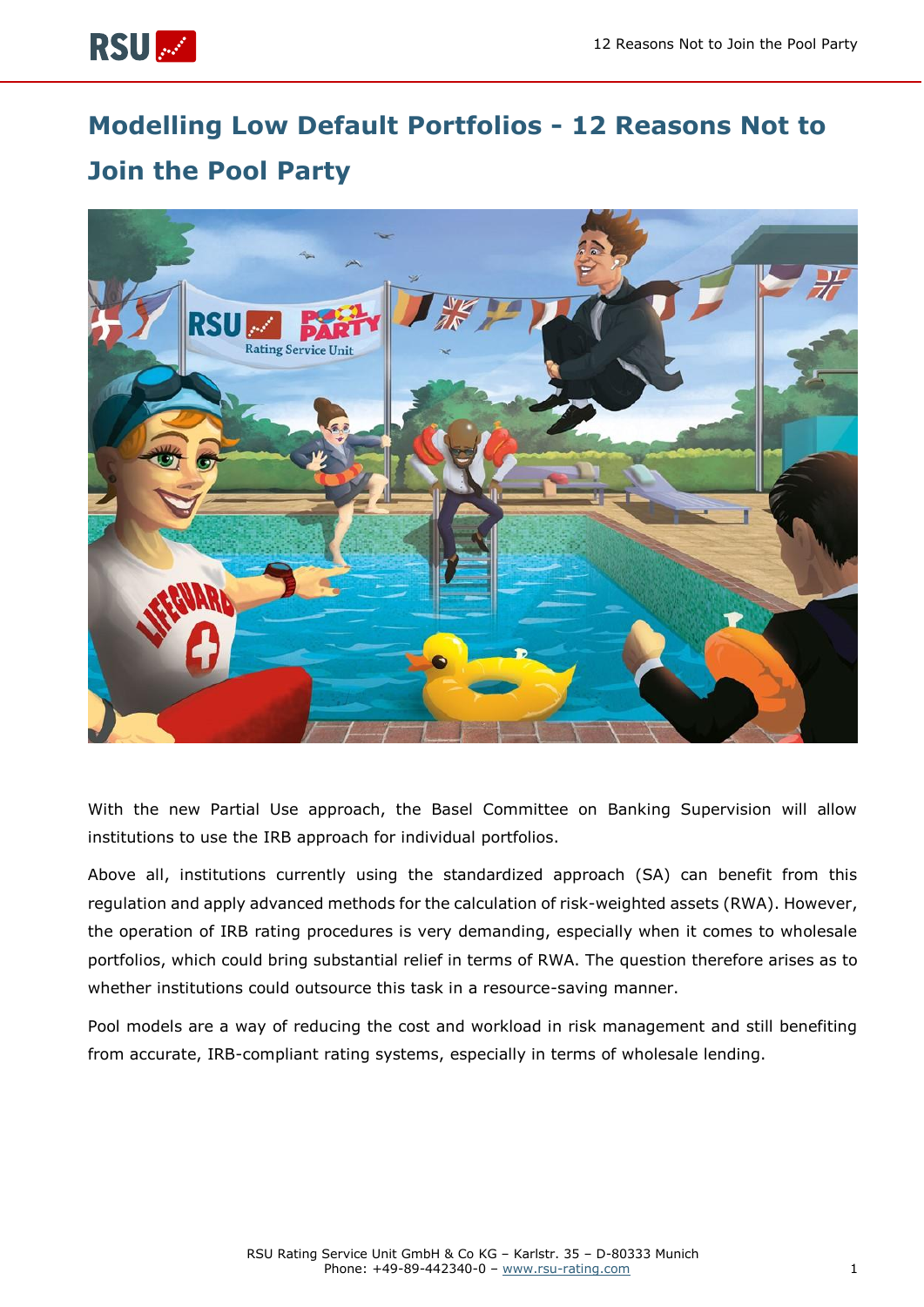

### **What does a pool party have to do with credit risk modelling?**

#### *Good question.*

A pool model is a collaborative effort involving a central service provider which develops, operates, and validates rating systems for specific asset classes (in particular wholesale exposures) and provides arguments to supervisory authorities. The model is based on the exposure data contributed from all client banks (pool), which considerably increases the amount of data available and, consequently, the model's accuracy. The service provider and its client banks have separate responsibilities (providing the rating system vs. preparing the ratings). Apart from greater accuracy, pool models offer cost effectiveness and less strain on valuable quantitative resources. IRBA institutions in particular are faced with considerable and constantly changing regulatory challenges. If a service provider can shoulder some of the burden, why not let banks benefit from this.

*In short: Pool parties make life better. Even in risk management.*

### *Are there really 12 reasons NOT to follow such an approach?*

## **Reason 1/12: Using a pool model means giving up my modelling expertise**

#### *Absolutely not. It only means sharing knowledge.*

Banks that develop their own rating systems know everything about them. But only until the key specialists who soak up all the knowledge leave. In our experience, many banks incur a considerable risk by accepting a concentration of expertise that no independent service provider would be prepared to tolerate.

Also, providers of pool models must document the complete algorithm and fully disclose it, especially to IRBA banks. So banks always have insight into every single detail of the model. After all, that's what supervisors expect of them.

Besides, should a bank really spend its time on the development, IT implementation, and technical operation of rating systems? Not exactly one of the core activities banks are supposed to focus on these days, right? It may be smarter to simply pick the best models for pricing from the shelf.

*In short: Do banks need to know how their rating systems work? Absolutely. Do they have to develop and operate those systems themselves? Not really.*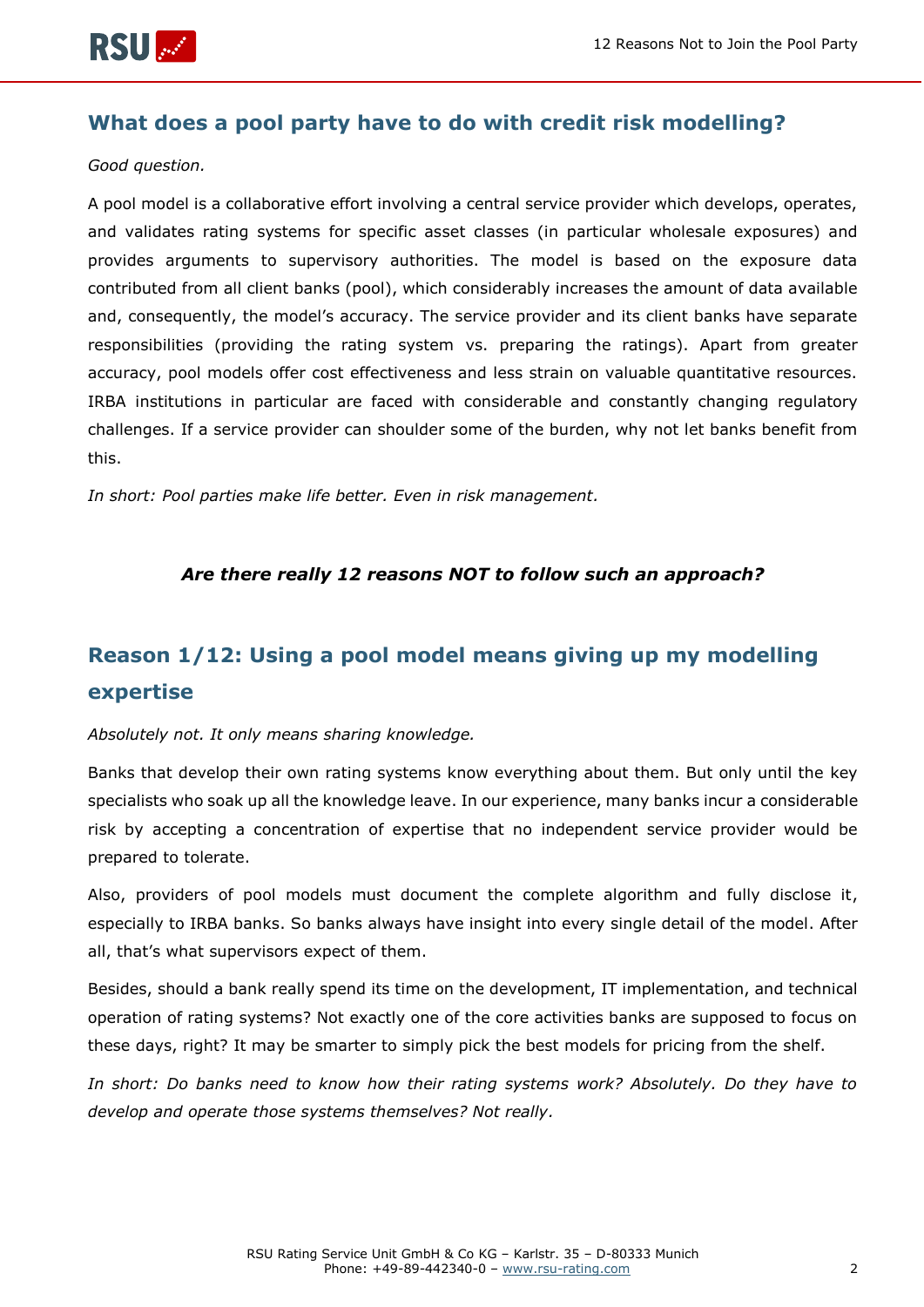

### **Reason 2/12: Our business is too specific for any pool model**

#### *Is it really?*

No doubt many banks have specialised in narrow business segments, nowadays. The pool's representativeness for an institution's individual portfolio is actually crucial and a prerequisite for using the pool model. However, the question is not whether an institution's portfolio is already part of the pool (especially large companies, banks, sovereigns or insurers have often already been rated by another pool participant). What matters is whether the portfolio in question is characterised by different risk factors or requires different system settings. Note, though, that the longer a pool model has been in use, the more data it is based on, and the more people use it – the more likely it is to fit the portfolio of a specific institution.

*In short: There probably isn't a pool model for every single segment of your lending business. But for most of it.*

### **Reason 3/12: How do I know that pool models work?**

#### *Ask ECB and BaFin.*

Pool models have been in use in Germany since 2004 and have reached a very high level of quality because many banks strongly rely on them. They were approved for the IRBA in 2007 by the German and in 2014 by the European authorities. Users are satisfied because they can use highquality models at comparatively low cost.

*In short: Pool models work. We're not the only ones to say so: supervisors do too and so do users.*

### **Reason 4/12: Using pool models means becoming dependent on a service provider**

#### *Not at all.*

The business relationship is governed by a detailed and comprehensive agreement which does not expire unless it is terminated or voluntarily changed. This for example, rules out any arbitrary price raises. Clients always have the option of going back to applying their own systems or switching to a different provider. While this may entail expenses, the mere option forces the provider to stay competitive. In addition, service providers usually grant the right to use the systems even after the agreement has been terminated and until a suitable alternative has been found and implemented.

*In short: A service provider is essentially just that. Nothing more – nothing less.*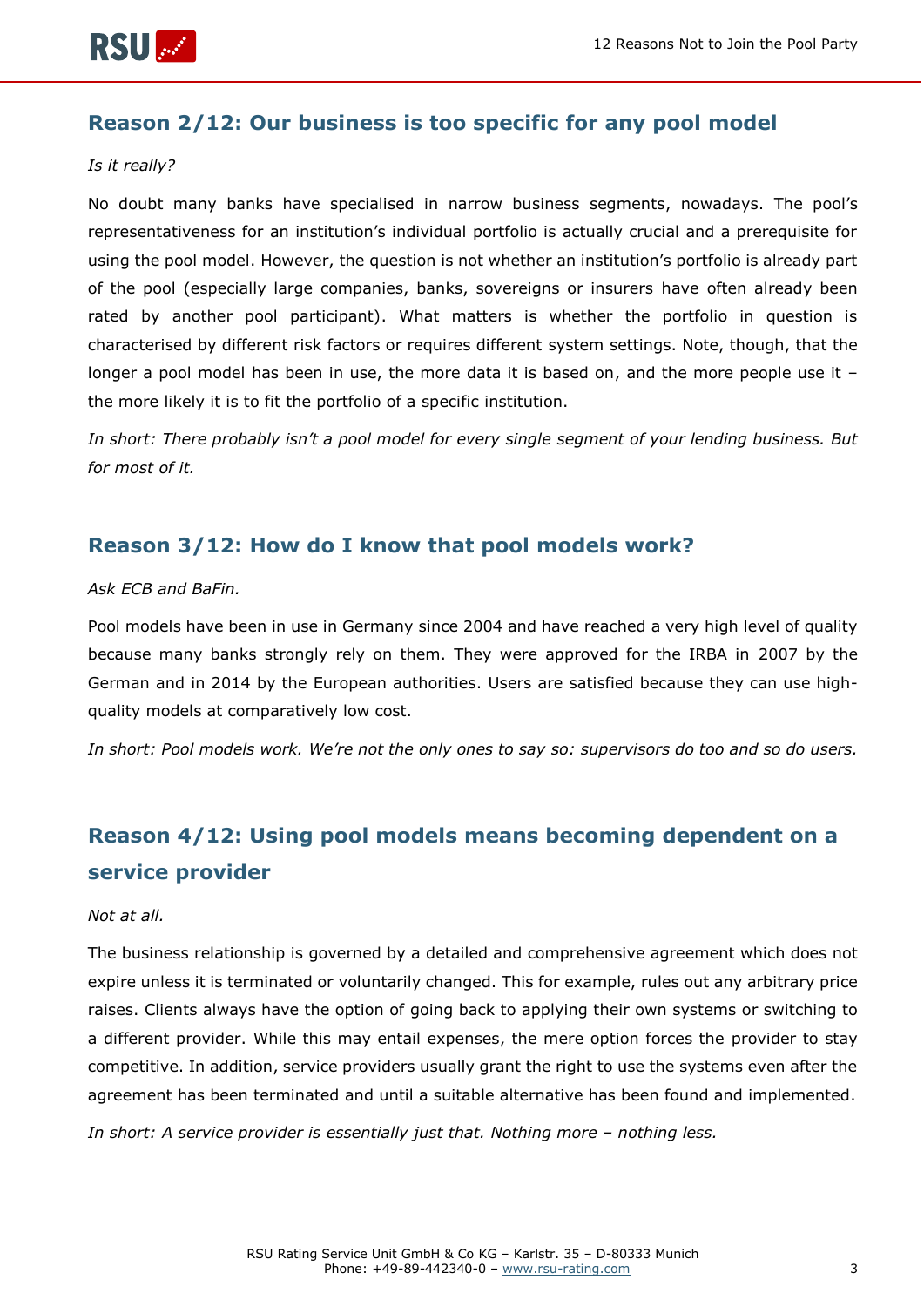

## **Reason 5/12: Own internal rating systems are a crucial competitive advantage that I don't want to lose**

#### *Are they really?*

Banks have been working with rating systems for at least 20 years. Developing rating systems may be demanding but it isn't rocket science. By now, all major banks are able to rate most of their exposures appropriately.

Good rating systems exhibit three characteristics:

- Stability: They require a sufficient amount of data and a long time series for shock resilience
- Reliability: They depend on the amount of data available
- Broad scope of application and solid performance on borderline cases: Again, the amount and structure of the underlying data are key: the more data there is, the broader the scope of application can be. This may be a prerequisite for developing systems for specific business segments (for example, LBOs would be difficult to assess with a tool designed for rating typical corporate borrowers; as well as for leasing companies).

*In short: It's the data, stupid!*

### **Reason 6/12: Using our own rating systems is less costly**

#### *No way!*

Pool model providers offer a range of rating systems and other services which can each be contracted separately. There are different service packages for each product and also different levels of client support. Clients only purchase what they really need.

Taking all relevant expenses into account, operating internal rating systems is not nearly as economical as using pool models, at least in wholesale lending. The savings potential is between 20% and 50% of annual operating expenses.

*In short: Your rating models may have grown on you. But you may need to be able – and willing – to afford them.*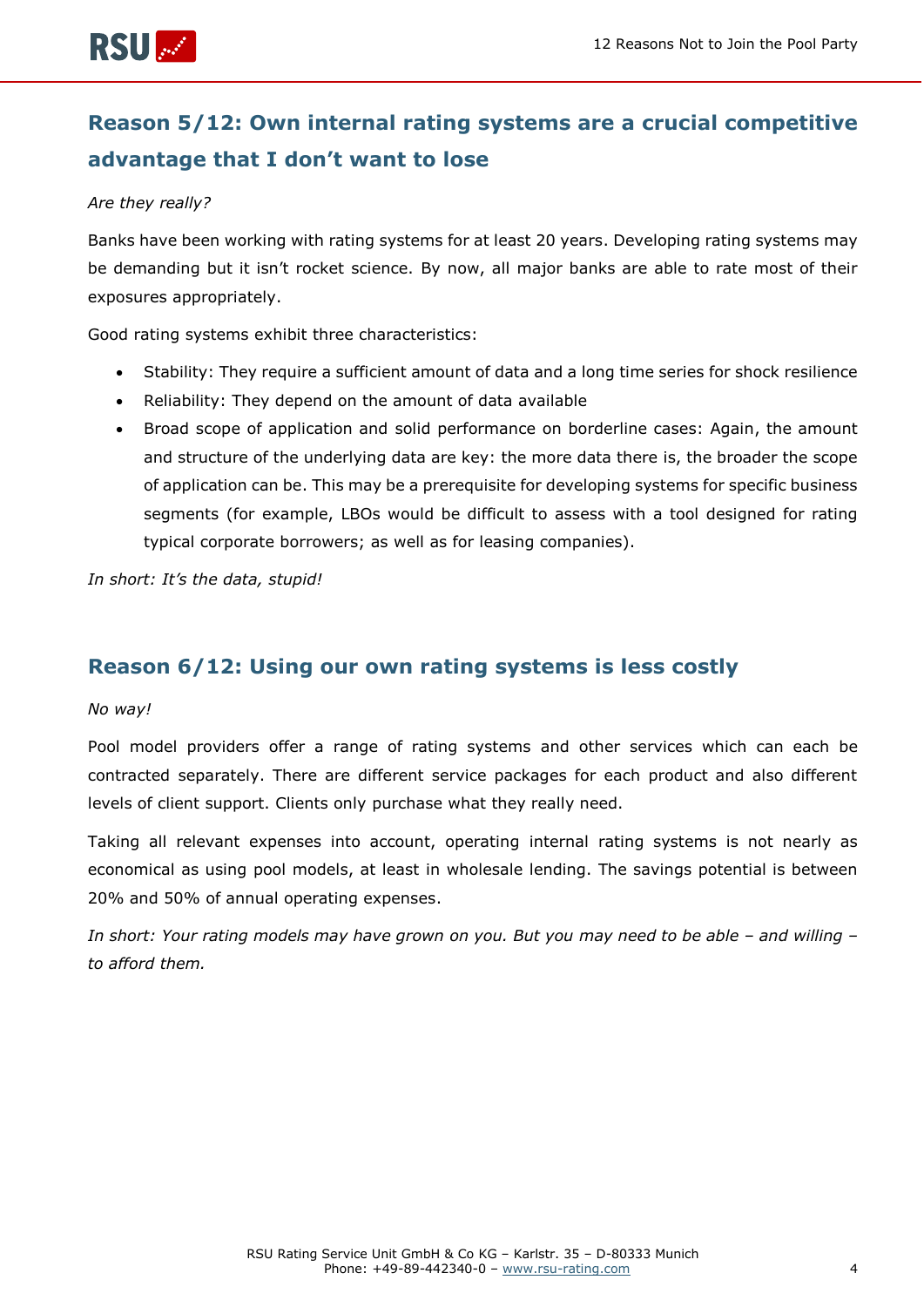

## **Reason 7/12: If pool models have been in use in Germany for the last 15 years, then they probably cover mainly German exposures. My business has a different focus.**

#### *Good thinking – but not entirely accurate.*

Most (but not all) current pool model users are based in Germany. However, most of them operate internationally, making the data pool international. Obviously, there is a certain regional focus. For example, Western Europe is better represented than Africa. Geography matters less than risk factors. Whether the relevant risk factors of the institution's portfolio are captured in the pool model will have to be examined jointly before joining the pool.

*In short: Although the representativeness of the pool for the respective portfolio is key, it does not depend very much on regional aspects.*

## **Reason 8/12: If the service provider goes bankrupt or is sold, I might find myself without rating systems.**

#### *No need for worry.*

If the service providing company is sold, that usually doesn't affect its contractual relationships with its clients. Agreements typically have terms of five years or even longer.

A sudden insolvency of the service provider is extremely unlikely, as the collaborative approach and the long-term nature of its business relationships ensure very stable cash flows.

*In short: While the business models of banks may have become volatile, providing pool models is not a very sexy business – but it is pretty stable.*

### **Reason 9/12: I don't want to hand my data over to a service provider who will spread it around**

#### *Nothing to fear.*

The service provider will use the data for the sole purpose of checking and improving the power and accuracy of its rating systems. For this purpose, all data is pseudonymised for more security. The data pool is not disclosed to third parties or otherwise commercialised. Client data strictly remains the property of each institution.

*In short: Your data belongs to you. We keep it that way.*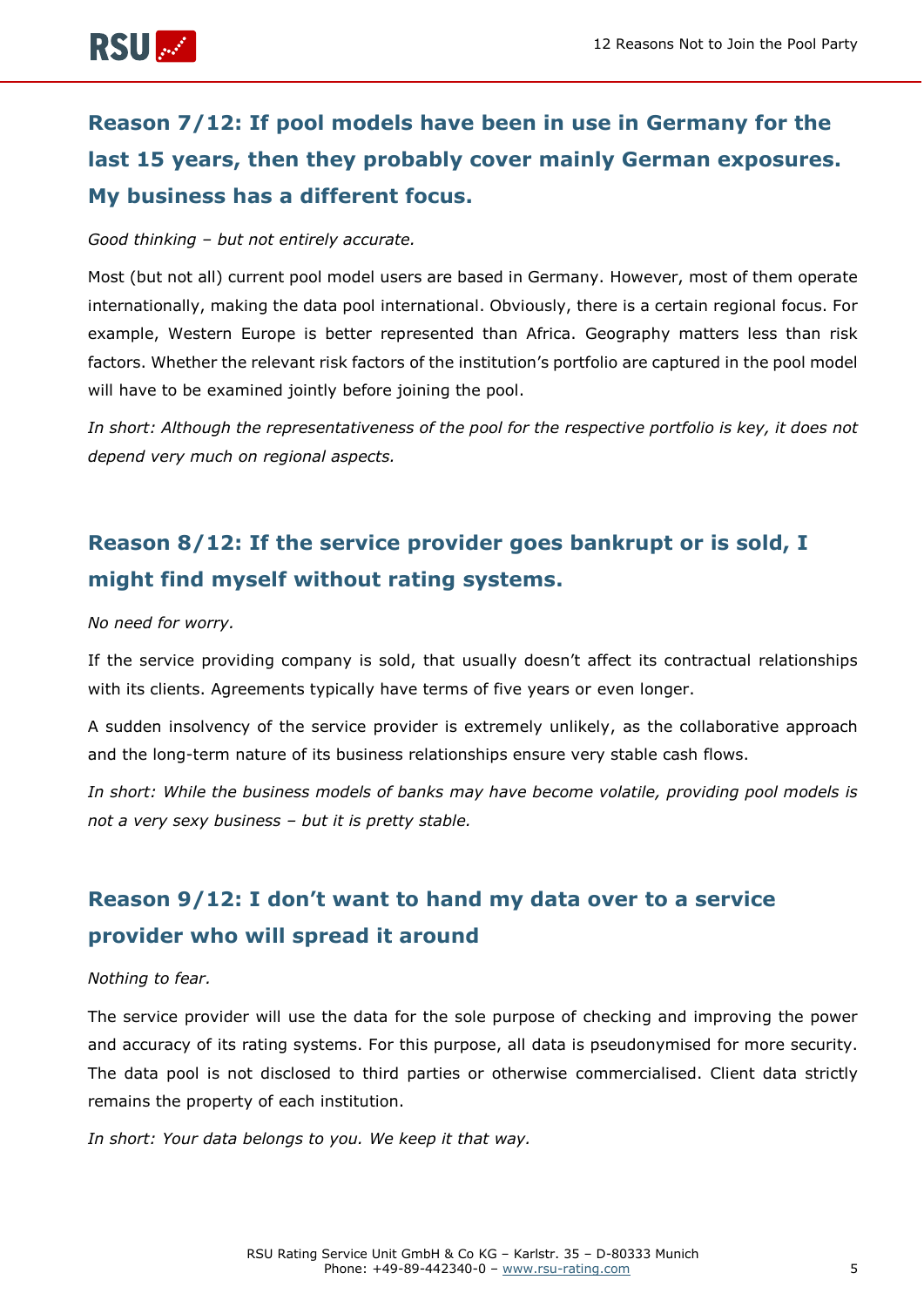

## **Reason 10/12: We have very specific requirements. Standard software is not tailored to our needs.**

#### *Really?*

The purpose of a rating system is to estimate probabilities of default as precisely as possible, based on currently applicable regulatory requirements, no matter who uses it.

The core of the rating model is already standardised with a harmonised definition of default and similar specifications.

In terms of IT, institutions need to be able to connect their own infrastructure to the rating system, which is ensured by standardised interfaces.

The most important requirement is user friendliness. Since correct and consistent input is paramount to the service provider (otherwise the data entered can't be relied on for development), there is a strong incentive to communicate with all clients on a regular basis to improve the system continuously and make it easier to use. Does that hold for your proprietary software as well?

There is also an important standard setter to consider: supervisory authorities, whose stated aim is to create a level playing field. They do not really value individual requirements and restrict them accordingly.

*In short: Individualism is nice – and costly. How much of it are you willing to afford?*

## **Reason 11/12: Clients cannot influence model development because all decisions are made by the service provider.**

#### *Not true.*

The institutions remain responsible for ensuring that the models they use meet their requirements. Therefore, user feedback is essential in the (continuous) development of pool models. The aim is to improve the quality, applicability and user friendliness of the system for all clients. On the other hand, it is vital to meet all regulatory requirements, which have been further harmonised at European level in recent years and are now the same for all institutions regulated by the ECB. While there may be differences at national level, the service provider will comply with most rigorous standards applicable to its clients.

*In short: Whoever joins the pool party may suggest improvements. But the lifeguard (EBA) always has the final say.*